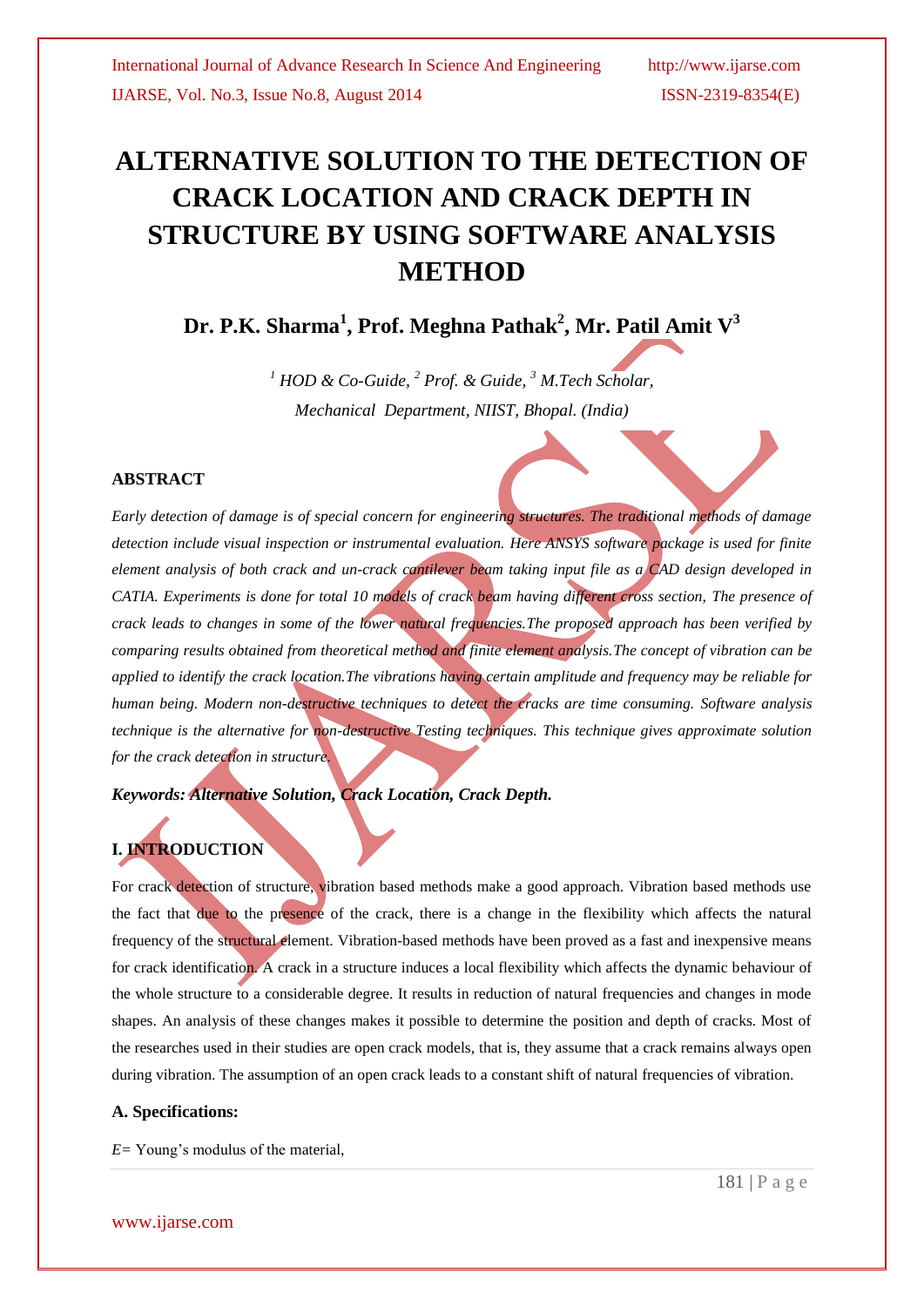International Journal of Advance Research In Science And Engineering http://www.ijarse.com IJARSE, Vol. No.3, Issue No.8, August 2014 ISSN-2319-8354(E)

*I=* Moment of inertia,

*A=* Area of cross section,

*l=*length of the beam,

 $m =$  mass of the beam per unit length

*b=* width of the cantilever beam section*,*

- *d=* depth of the cantilever beam section.
- $\omega$ i = natural frequency of the i<sup>th</sup> mode
- *C=* Constant depending mode of vibration,
- $C_1$ =0.56 for first mode,

 $C_2$ = 3.51 for second mode,

 $C_3$ = 9.82 for third mode.

*I1=*Moment of inertia of a cracked beam,

*Ic=* Moment of inertia of cracked beam element*.*

q=displacement vector of the beam

#### **II. LITERATURE REVIEW**

Research of different researchers on crack detection in structure is as follows.

- D.K. Agarwalla concludes crack detection and localization is the main topic of discussion for various researchers across the globe. It is concluded that results obtained from experiment have a very good agreement with the results obtained from FEM and the structure vibrates with more frequency in the presence of a crack away from the fixed end.
- Amiya Kumar Dash represents the multi crack detection of structure using fuzzy Gaussian technique. He derived from the vibration parameters numerical methods of the cracked cantilever beam to set several fuzzy rules for designing the fuzzy controller used to predict thecrack location and depth.
- Dayal R. Parhi and Sasanka Choudhury a cantilever beam with a single crack has been taken into consideration. Finite element method is used to find out the natural frequencies of the faulty cantilever beam. A fuzzy controller has been designed using trapezoidal, Gaussian as well as triangular membership function to find out the crack depth and crack location.
- Meysam Siyah Mansoory attempt to evaluate the performance of the SUSAN edged Detector for noisy images based on fuzzy thresholding. Experimental results have demonstrated that the SUSAN edge Detector works quite well for digital images noisy with Gaussian noise Because the SUSAN algorithm uses no derivative too the proposed algorithm is less sensitive to noise than other edge detectors. Meanwhile this algorithm in comparison with other method had processing time less than other in this field.
- N. V. NarasimhaRao Rao proves the vibration analysis of crack cantilever beam with open transverse crack. A fuzzy logic interface system is used to analyze the crack in cantilever beam. A series of fuzzy rules are used finally for prediction of crack depth and crack location.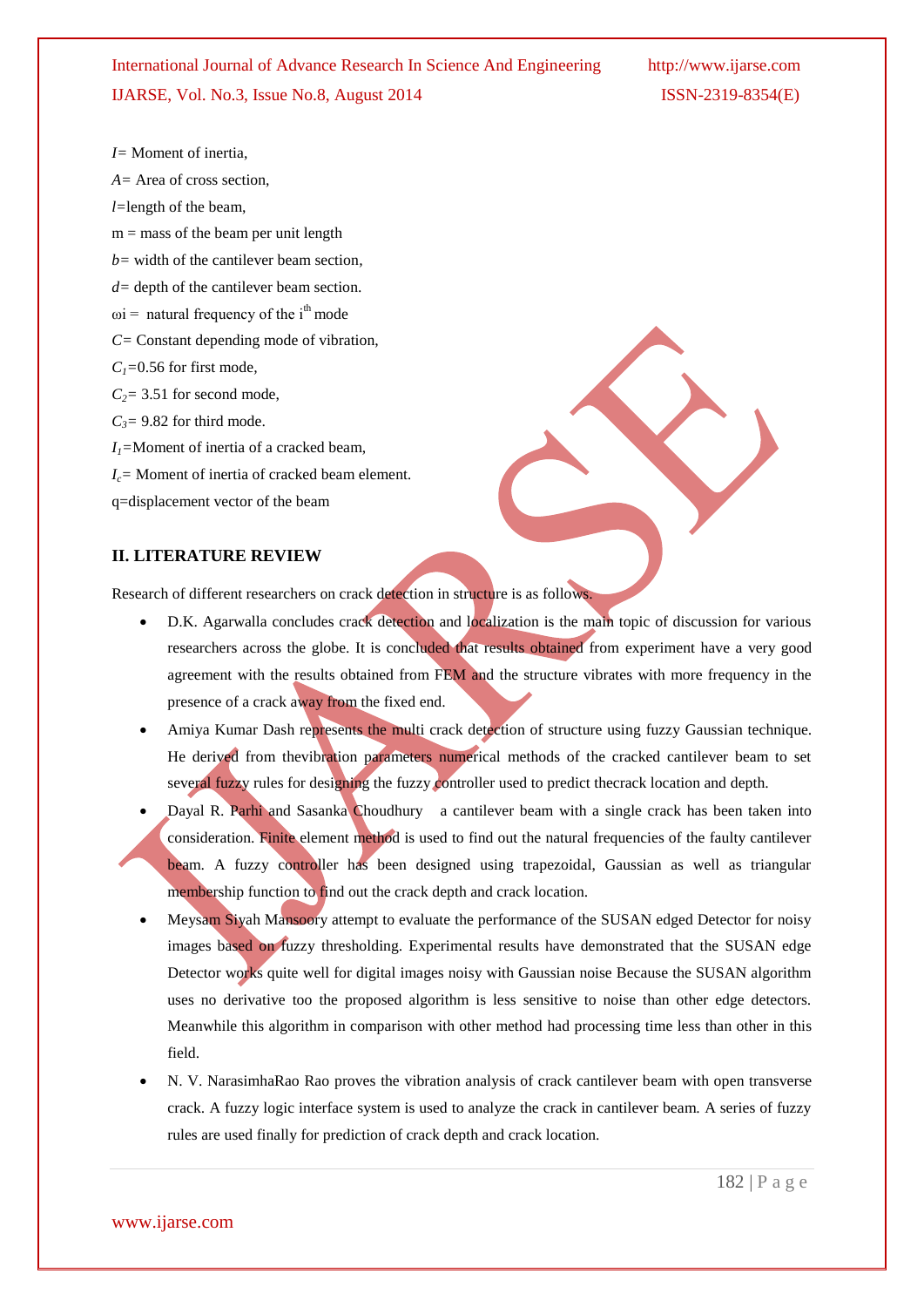## International Journal of Advance Research In Science And Engineering http://www.ijarse.com IJARSE, Vol. No.3, Issue No.8, August 2014 ISSN-2319-8354(E)

- R. Tiwari and M. Karthikey developed identification procedure for the detection, localization, and size of a crack in a beam based on forced response measurements. They used circular beam supported by rolling bearings at both ends for this experiment.
- S Lalonde J Lanteigne, F Leonard, and Y Turcotte studied cracks that occurred in metal beams obtained under controlled fatigue-crack propagation.
- An analytical and experimental approach by H. Nahvi and M. Jabbari et al. to the crack detection in cantilever beams by vibration analysis. Sensibility analysis of the inverse problem of the crack parameters (location and depth) determined by M. B. Rosales, C P Filipich and F S Buezas et al. An efficient numerical technique is necessary to obtain significant results.

#### **III. THEROTICAL FORMULATIONS**

For crack depth and location, the terms RCD and RCL are considered and calculated by the formula,

$$
RCL = \frac{distance\ of\ crack\ ground\ and}{length\ of\ the\ beam} \tag{1}
$$

 $\text{RCD} = \frac{depth\, of\, the\, crack}{depth\, of\, the\, beam}$  (2)

It is assumed that the natural frequency changes due to the change in moment of inertia only. The beam made up of structural steel material by extrusion process. The Young's modulus for the beam material is  $210 \times 10^9$  $N/m<sup>2</sup>$ . The beam models no. 1 to 5 is of rectangular cross section while beam model from 6 to 10 are of square cross section.

### **IV. FINITE ELEMENT ANALYSIS**

Finite element analysis has been carried out by ANSYS12 software. ANSYS is a general-purpose finite-element modeling package for numerically solving a wide variety of mechanical problems. These problems include static/dynamic, structural analysis (both linear and nonlinear), heat transfer, and fluid problems, as well as acoustic and electromagnetic problems.

The solution is obtained by using ANSYS Work Bench modeler. First 10 modes of natural frequencies are set down and from the resulted data, first three modes of transverse vibration are taken for comparison of 10 beam models. The results are tabulated in Table 1and 2.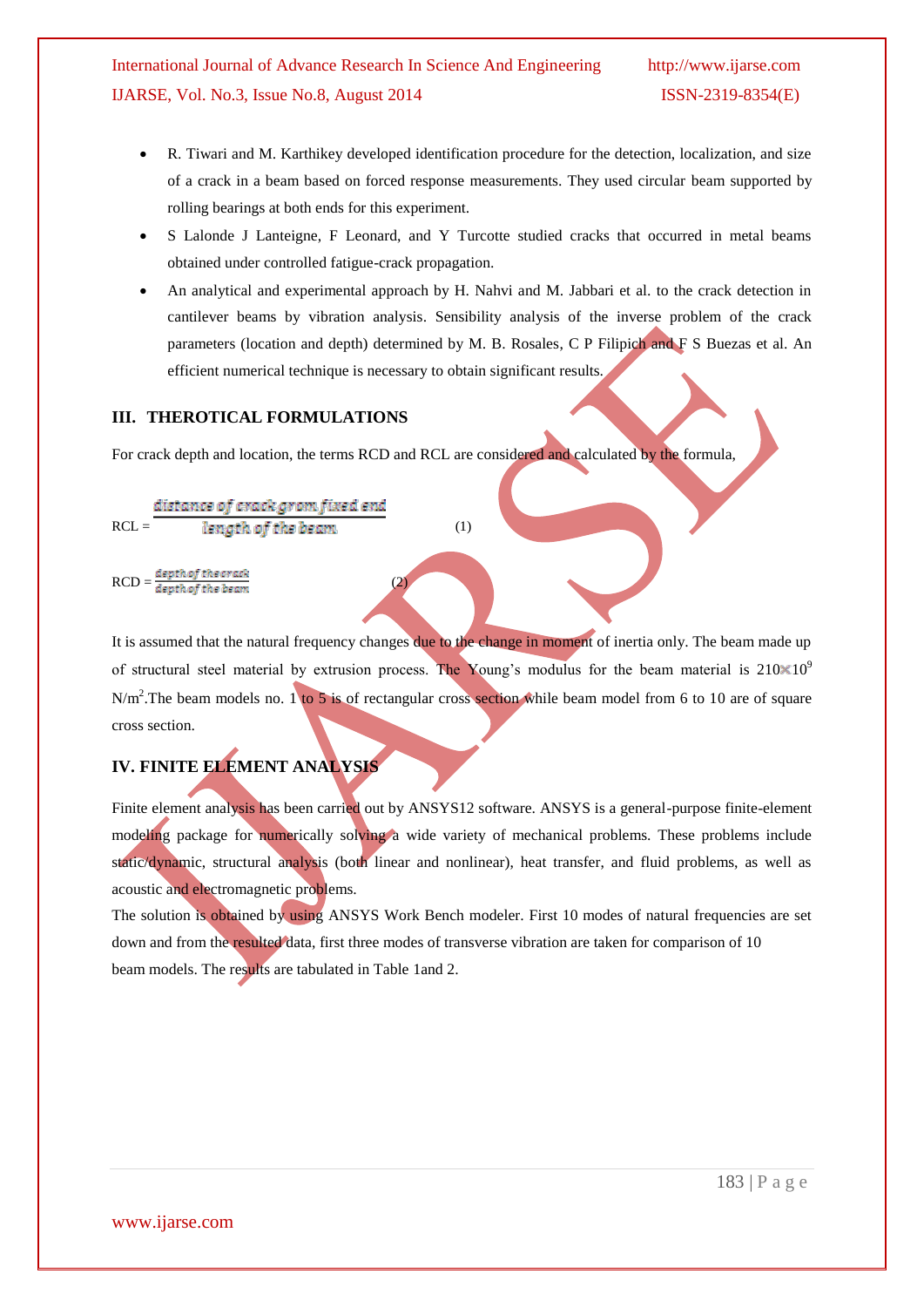| Beam  | Relative | Relative | First     | Second    | Third          |
|-------|----------|----------|-----------|-----------|----------------|
| Model | Crack    | Crack    | Natural   | Natural   | <b>Natural</b> |
| No.   | Depth    | Location | Frequency | Frequency | Frequency      |
| 6     | $\theta$ | $\theta$ | 16.65     | 104.25    | 291.46         |
| 7     | 0.2      | 0.25     | 16.62     | 104.25    | 291.38         |
| 8     | 0.4      | 0.25     | 16.55     | 104.25    | 291.13         |
| 9     | 0.2      | 0.5      | 16.64     | 104.20    | 291.40         |
| 10    | 0.4      | 0.5      | 16.62     | 104.06    | 291.46         |

#### **Table 1 Finite Element Analysis Result of Rectangular Cross-Section Beam**

**Table2 Finite Element Analysis Result Of Square Cross-Section Beams**

| Beam<br>Model<br>No. | Relative<br>Crack Depth | Relative<br>Crack<br>Location | First<br><b>Natural</b><br><b>F</b> requenc<br>y | Second<br><b>Natural</b><br>Frequency | Third<br>Natural<br>Frequency |
|----------------------|-------------------------|-------------------------------|--------------------------------------------------|---------------------------------------|-------------------------------|
| $\mathbf{1}$         | $\theta$                | $\boldsymbol{0}$              | 8.34                                             | 53.20                                 | 146.32                        |
| 2                    | 0.2                     | 0.25                          | 8.31                                             | 53.11                                 | 145.90                        |
| 3                    | 0.4                     | 0.25                          | 8.23                                             | 52.88                                 | 144.97                        |
| 4                    | 0.2                     | 0.5                           | 8.33                                             | 52.09                                 | 146.34                        |
| 5                    | 0.4                     | 0.5                           | 8.31                                             | 51.43                                 | 146.30                        |

Following steps show the guidelines for carrying out Modal analysis.

#### **Define Materials**

- 1. Set preferences. (Structural steel)
- 2. Define constant material properties. (Density, Young's modulus, Poisson's ratio)

#### **Model the Geometry**

3. Follow bottom up modelling and create/import the geometry.

#### **Generate Mesh**

4. Define element type. (Default mesh of element size 2 mm)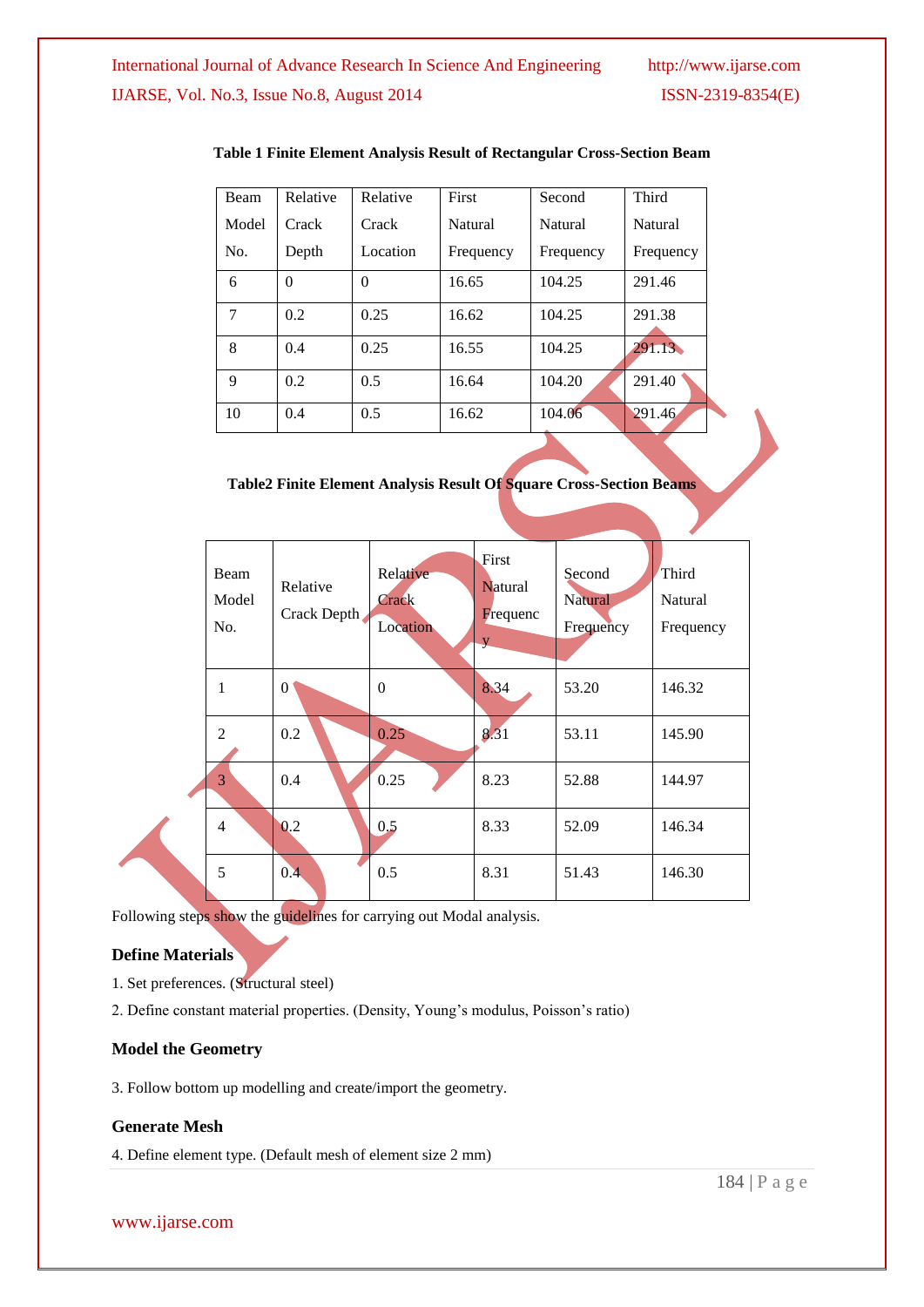5. Mesh the area.

#### **Apply Boundary Conditions**

6. Apply constraints to the model. (Fixed support at the end of beam)

#### **Obtain Solution**

7. Specify analysis types and options. (Modal analysis up to 10 modes) 8. Solve

The ANSYS 12 finite element program was used for free vibration of the cracked beams. For this purpose, the total 10 models are created at various crack positions in CAD software (CATIA) and imported in ANSYS (.stp file).

#### **V. CONCLUSION**

We can draw following conclusions When the crack depth increases and the crack location is constant the natural frequency of the beam decreases. Natural frequency changes at the area of crack location. When the crack depth is constant and crack location increases from the cantilever end natural frequency decreases. Crack depth and crack location of a beam can be predicted by measuring natural frequency by Finite Element Analysis. As square cross section beam have same transverse and longitudinal frequency, it is better to use rectangular cross section beams since they have larger transverse frequency than longitudinal. Hence it saves considerable amount of computation time.

### **VI. ACKNOWLEDGMENT**

The author would like to thank Prof. Meghna Pathak (Guide) and Dr. P. K. Sharma (HOD), Mechanical Department, N.R.I. Institute of Information and Technology, Bhopal, Madhya Pradesh. India. I am also thankful to the blessing of Family, Teacher's and my friends are the main cause behind the successful completion of this paper. I wish to acknowledge great moral support given by management of N.R.I. Institute of Information and Technology, Bhopal, Madhya Pradesh. India.

#### **REFERENCES**

- [1] M. Chati, R. Rand and S. Mukherjee, "Modal analysis of a cracked beam", journal of sound and vibration, vol. 207(2), 1997, pp. 249-270
- A. Dixit, S. Hanagud, "Single beam analysis of damaged beams verified using a strain energy based damage measure", International Journal of Solids and Structures, vol. 48, 2011, pp. 592-602.
- [2] Prashant M. Pawar, Ranjan Ganguli, "Genetic fuzzy system for damage detection in beams and helicopter rotor blades", Journal of Comput. Methods Appl. Mech. Engrg. Vol. 192, 2003, pp. 2031–2057
- [3] Mohammad R. Jahanshahi, "An innovative methodology for detection and quantification of cracks through incorporation of depth perception", Journal of Machine Vision and Applications, Feb 2011, pp. 3-11